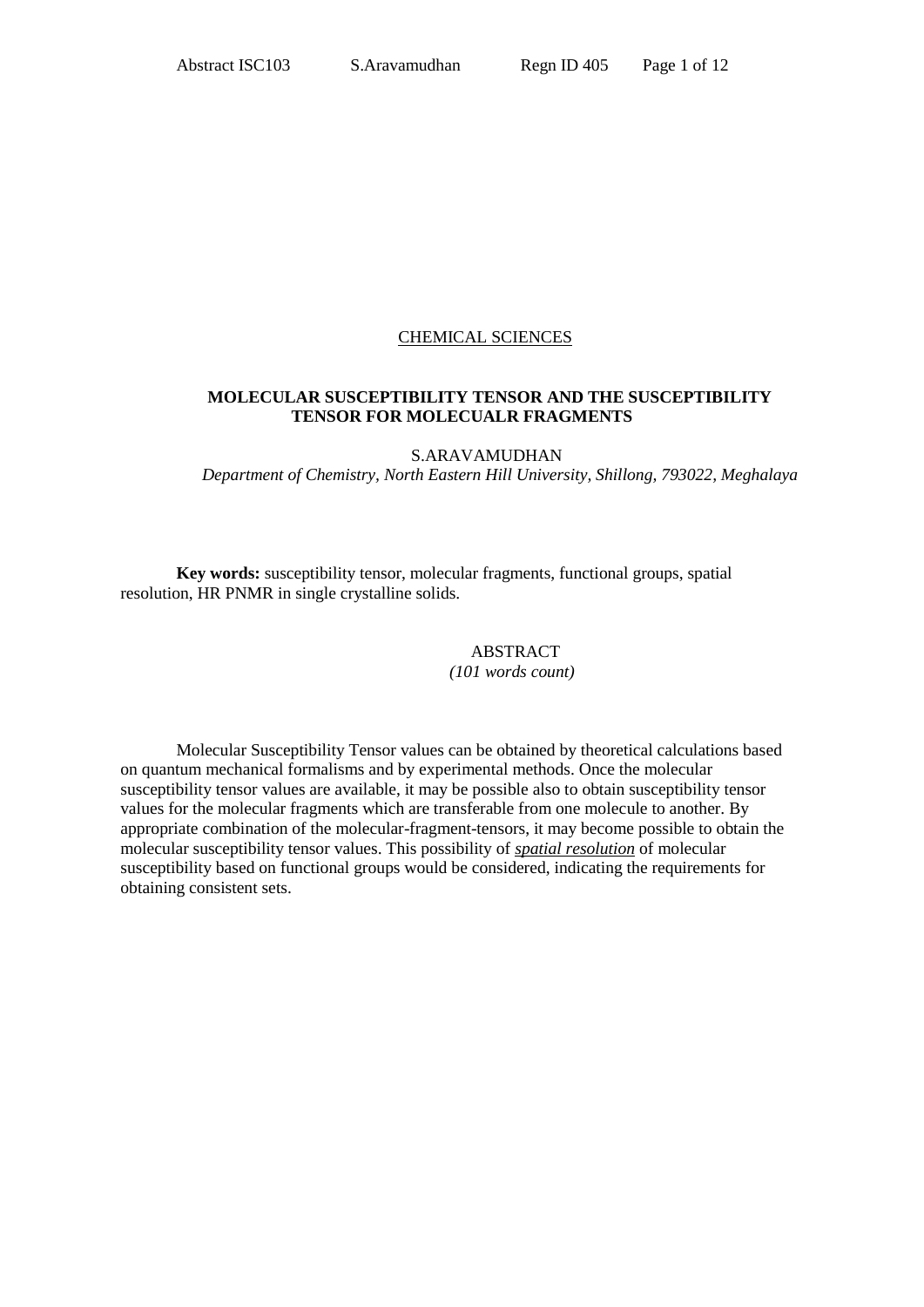### **MOLECULAR SUSCEPTIBILITY TENSOR AND THE SUSCEPTIBILITY TENSOR FOR MOLECUALR FRAGMENTS**

S.ARAVAMUDHAN

*Department of Chemistry, North Eastern Hill University, Shillong, 793022, Meghalaya*

**Key words:** susceptibility tensor, molecular fragments, functional groups, spatial resolution, HR PNMR in single crystalline solids.

# **INTRODUCTION**

In presence of an external magnetic field, magnetic susceptibility indicates the possible extent of change in the electron charge-cloud circulations (Fig.1). Changes in electron circulations result in changes in induced fields in the molecule and hence the NMR chemical shifts depend on the physical quantity susceptibility. In view of a more convenient method for calculating demagnetization factors, experimental determination of susceptibilities and chemical shifts together with the quantum chemical methods seem to provide a refreshing way to comprehend the electronic structure of molecules in particular the full proton shielding tensor values obtainable from High Resolution Proton NMR in single crystalline solids.



Thus, experimental measurements lead to improve calculations for comparable values; and theoretical trends lead to look for novel variations in structures to study experimentally.

### **DESCRIPTION OF THE OBJECTIVE**

Fragmentation of molecular susceptibility values is for the route in the middle of scheme (below Fig.2 Scheme.1) standing for the calculation of PMR shielding values starting from these fragmented molecular susceptibility values. First thing to remark is that in case the fragmented values are obtained from total molecular value by an empirical fitting, then, using such empirically derived quantity for calculating Shielding would mean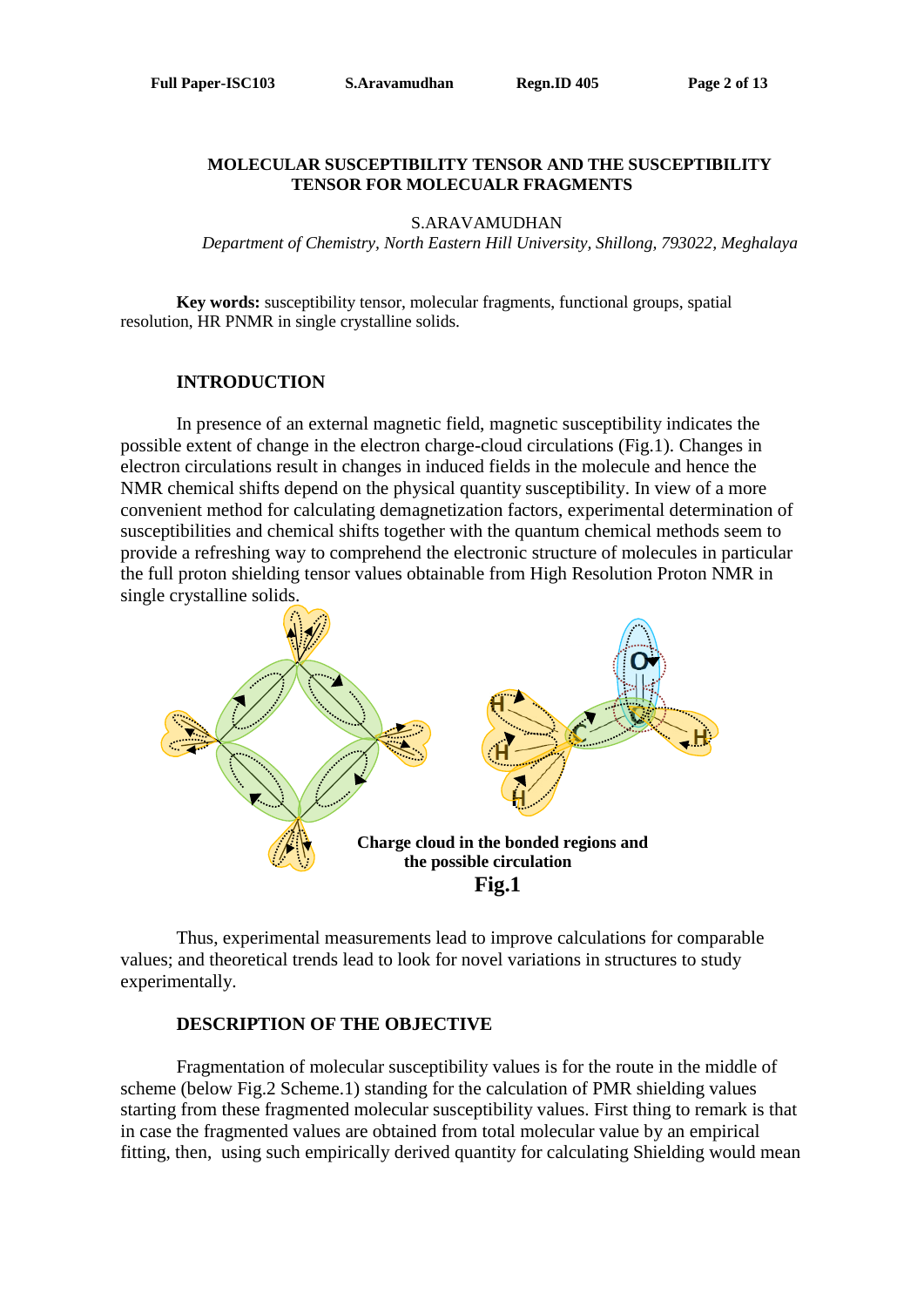that the empirically derived values are the actual values for the physical quantities(1) in the molecule arising locally.



**Fig.2: Scheme.1: Possible routes to obtain Proton shielding tensor values**

*Even if it becomes possible to reconstruct the total molecular value from the fragmented values, it would in the limit mean that the mathematical procedures of arriving at empirical values are permitting reversibility to get back the original value. More specifically if the fragmented quantities are not representative of the typical electronic structure characteristic of the functional group, then such fragmented values may not be transferable parameters and also in some way or other there could be inconsistency encountered in the use of these values.* The Proton NMR studies for intra molecular shielding tensor would stand to benefit if the intra molecular shielding parameters can be calculated using the fragmented susceptibility values on the basis of the classical point dipole model. However, Quantum Mechanical computational chemistry has formalisms and software for implementing these QM methods to obtain the calculated values for the shielding.

Thus the novel route to obtain intra molecular shielding values would require susceptibility tensor values which can be obtained experimentally and also by the QM theoretical methods. The classical route to calculate the intra molecular shielding tensor can be envisaged as an extension from the possibility to explain the neighbor group contribution to isotropic proton chemical shift (2). Flygare et al., (3) report that a set of bond (tensor) susceptibilities derived by an empirical fit from the set of TOTAL (experimentally determined) MOLECULAR SUSCEPTIBILITY TENSOR values and a set of atom (tensor) susceptibilities were derived by an empirical fit from the same set of TOTAL MOLECULAR TENSOR VALUES. Further, the set of Bond susceptibities thus derived could not be constructed from the similarly derived atom susceptibilities.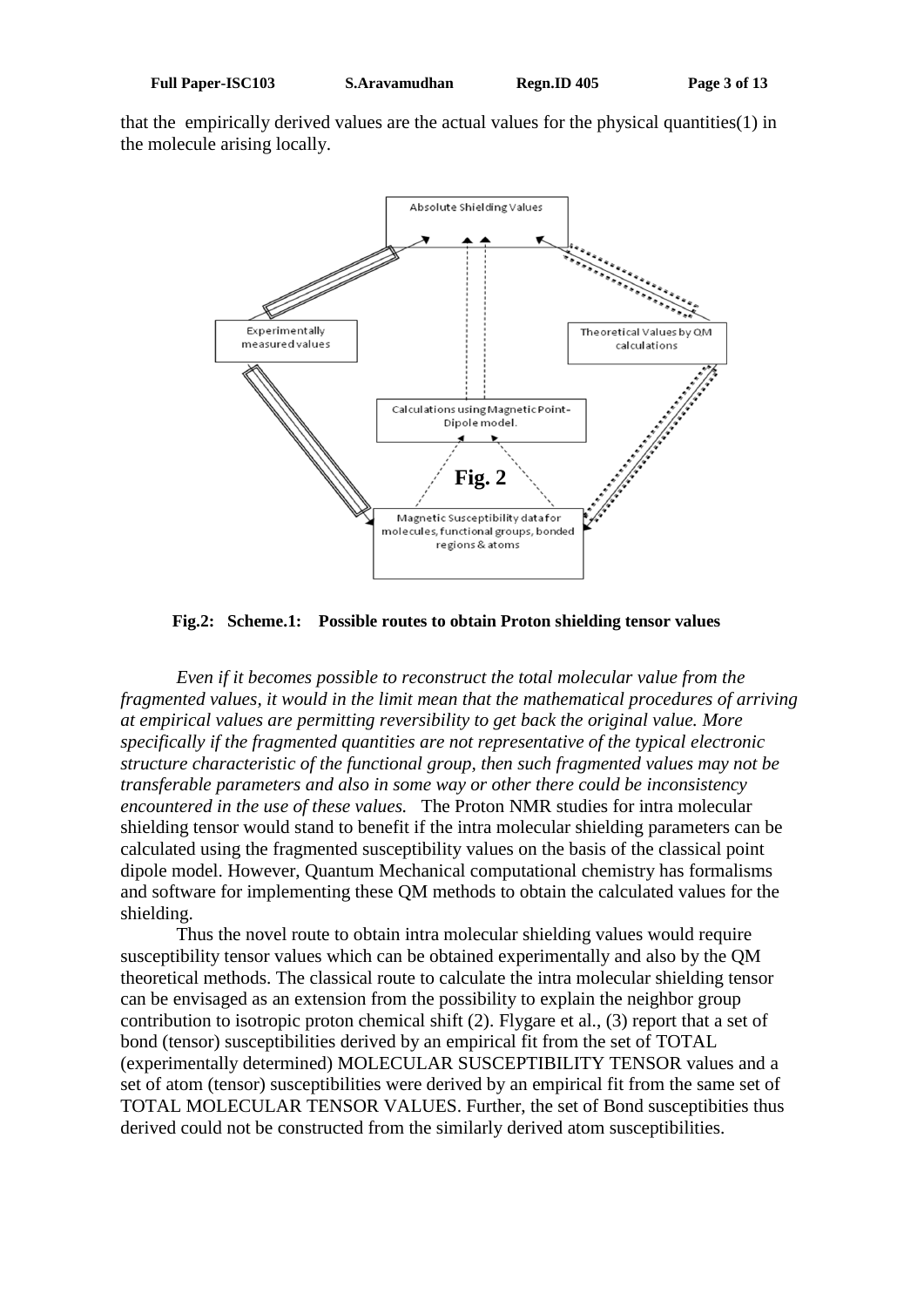

This observation thus, points out that the two *empirically derived "consistent sets"* are not *mutually consistent*. This requires an explanation on theoretical grounds. Since the susceptibility is a pervasive quantity because of the fact that it is the extent of charge (charge cloud) circulation that would be possible in presence a intense magnetic field for which susceptibility is a measure. When the total susceptibility tensor of a molecule is being fragmented, is it possible to identify a charge cloud volume carved out of the totality of charge cloud (undergoing a circulation)? When susceptibility or shielding tensor is calculated, the integral evaluations are done by dividing the entire charge cloud volume into small (infinitely small) shells of charge cloud and by the mathematical limiting theorems a continuity for the charge cloud is visualized. If infinitely small shells provide the necessary criterion for analytical/numerical integration, then what would be the constraint to envisage fragmented charge cloud volumes which correspond to the chemist's characterization of functional groups of the molecule? A closer look at this question for an answer would be the approach in this paper.

# **THE APPROACH AND RESULTS**

The molecular fragments consist of electron circulations as can be determined from the bonding nature within the fragments. Typically the fragment can be a functional group which has characteristic properties attributable to the typical electronic structure prevailing within the group.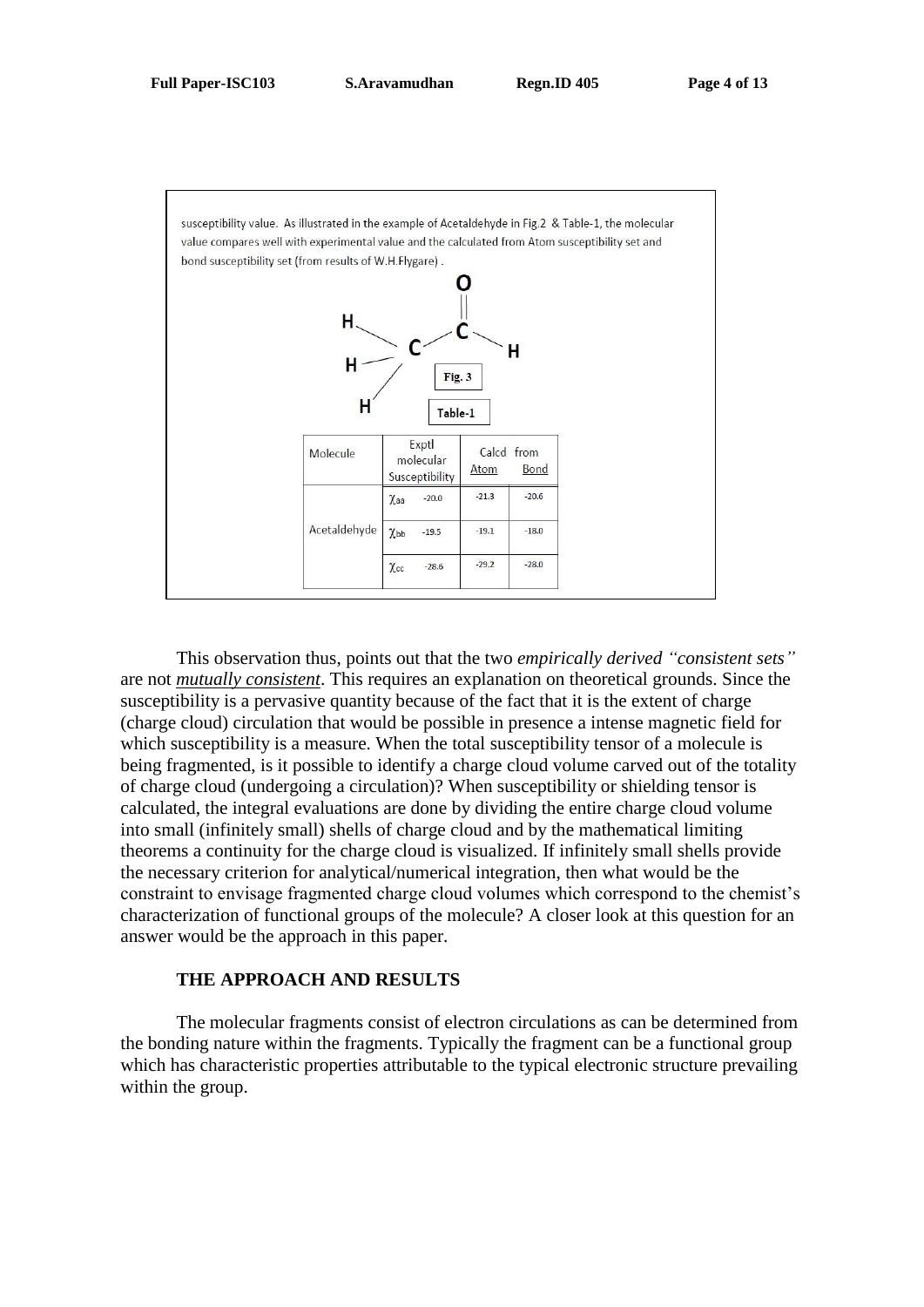When there are many functional groups within the molecule (Fig.1), all related to one another by a symmetry element of the point group of molecule, then the question that would arise is: just because the atomic positions of the functional groups correspond to a symmetry related set, should the electron charge clouds of the characteristic groups would separate out into charge clouds which do not have any overlapping regions with the remaining part of the molecule? Inclusive of such possible inseparable overlapping charge clouds, the symmetry can be present. Thus separating the charge clouds from one part of the molecule with respect to another, cannot be entirely determined by symmetry of the molecule.

Thus the physical quantity of the whole molecule cannot be easily *fragmented* into symmetry compliant set of fragmented values. Further complication could be due to the fact that the fragments may have local symmetry axes with respect to a point within the fragment which does not coincide with the molecular axes system. Since, the diagonal form for the fragmented physical quantity must conform to local symmetry, either when the fragments of the physical quantity are obtained from the total molecular value or the total molecular value is obtained from the by the appropriate summing of values of the fragments, the retention of local symmetry and the molecular point group symmetries consistently could pose a problem that may not be resolvable in any simple manner. This comment is when the physical quantity is a Tensor of second rank, and a different type of difficulty has to be overcome when handling equations for the isotropic trace values of the molecular quantity and the fragmented quantities.

The molecular fragmented Physical Quantities are further substituted in equations to calculate related physical quantities. All these require a certain mathematical procedures which seemed to result in reasonable values justifying the fragmented values of the molecular quantity. In particular the context is the effort to calculate intra molecular proton shielding values reported in the previous sessions of the Indian Science Congress.

However there are certain limitations and there have been certain discrepancies reported earlier and now in this presentation an effort would be made to clarify and justify to the extent possible the considerations on the basis of the theoretical formalisms, whenever the fragmented values were obtained with empirical considerations or semi empirical considerations.

When the Total Molecular Tensor is calculated from the appropriate addition of the fragmented Tensor, then the property in the Local PAS for each of the fragments, should be transformed into values in the molecular axes system, and then added to get the total in the molecular axes system, which then would have to be diagonalized to get the property in molecular PAS.

Thus if the functional group tensor values are transferable consistent sets, these set of functional group values may be generally used for arriving at Molecular property for different molecules.

Consider the situation when a functional group fragment Tensor is available. And, this would be a diagonalized tensor in the local symmetry axes system and hence the PAS would be conforming to the Local symmetry. Such a situation in Benzene molecule would be the C-C bonds, 6 of them. The diagonal components are given below in Fig.5. In the benzene molecule there are six such tensors and their disposition would be as illustrated in Fig. 6.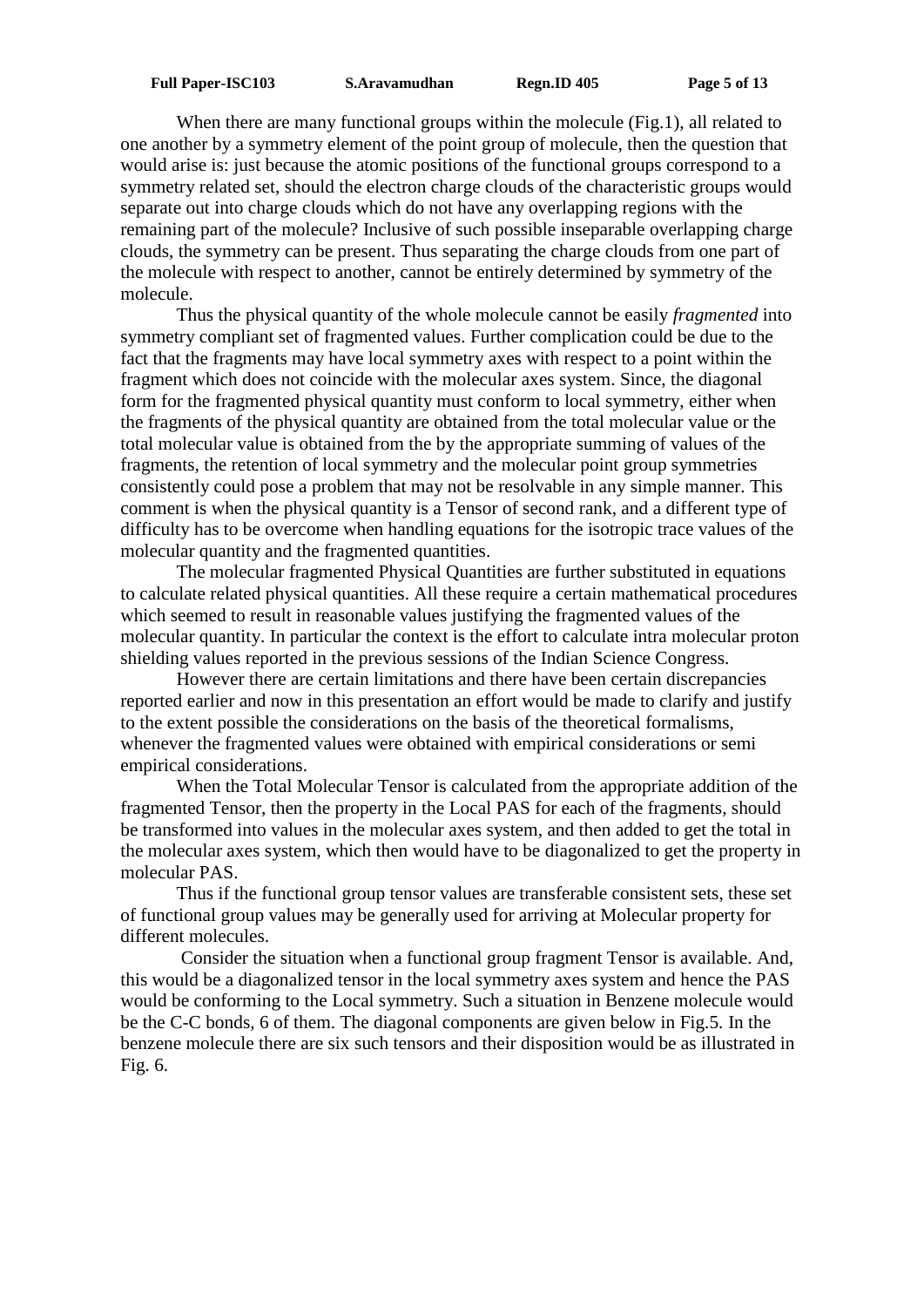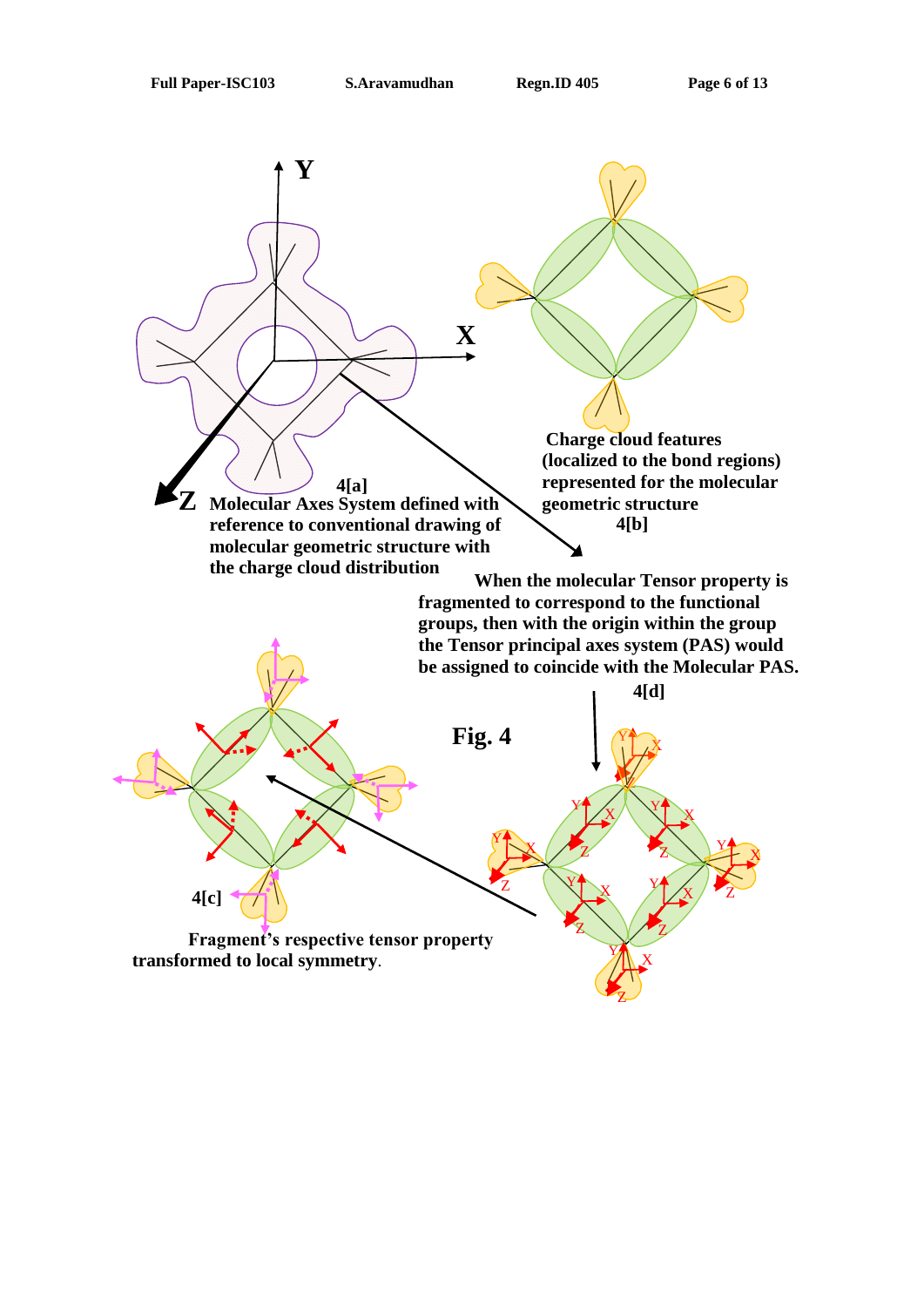

 **Fragmented six C-C bond Tensors disposed relatively in conformity with the Molecular Symmetry**

All the 6 tensors in the **local PAS** are given by the matrix elements of the form **(Fig.5- [a] & Fig.6)**:

$$
\begin{bmatrix}\n-2.5 \times 10^{-6} & 0 & 0 \\
0 & -3.5 \cdot 10^{-6} & 0 \\
0 & 0 & -3.5 \cdot 10^{-6}\n\end{bmatrix}
$$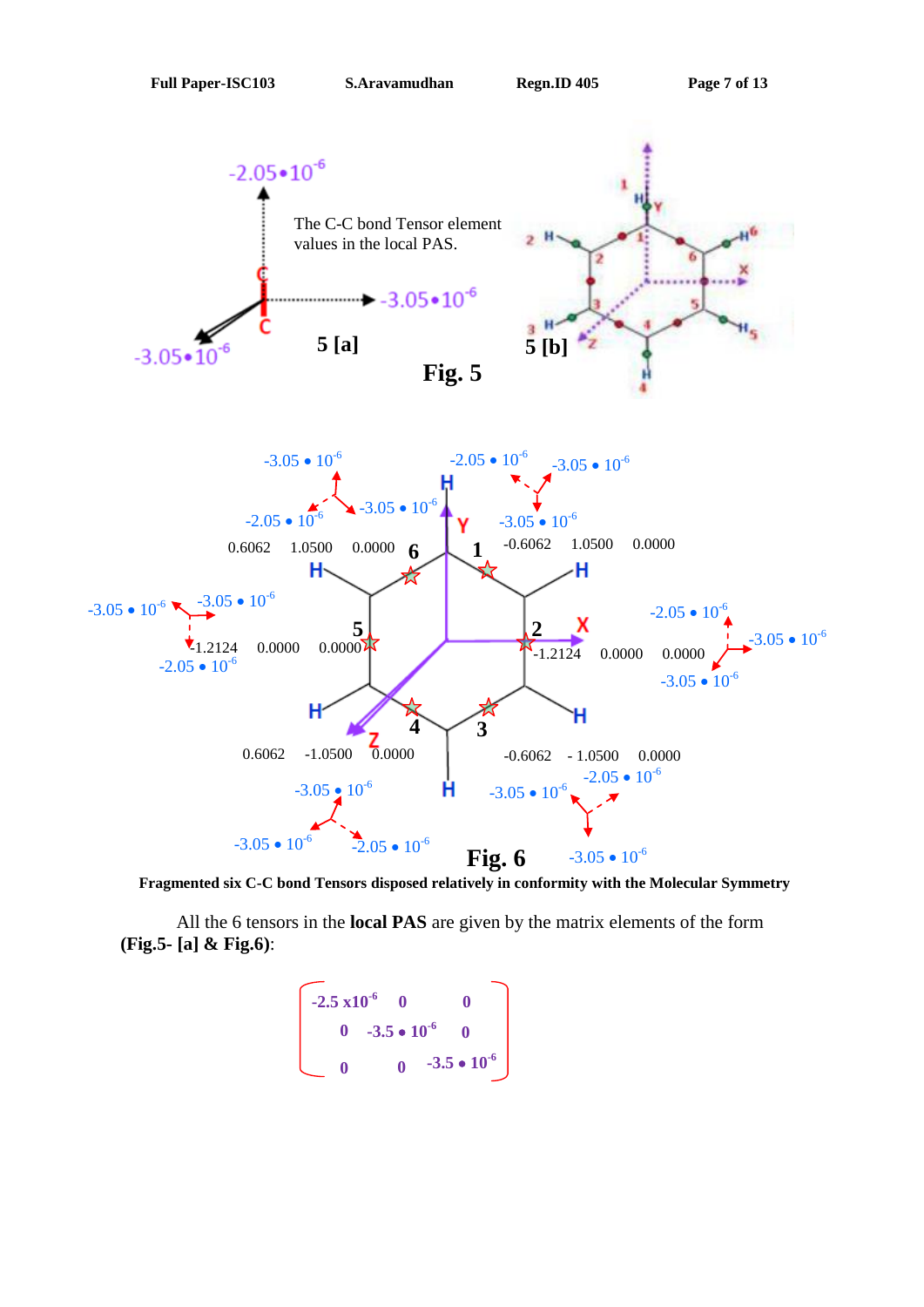Whereas for this C-C group **1 (Fig.5-[b])** the above tensor matrix for would be transformed to **Molecular PAS** would be as follows



And obviously the tensor is not diagonal. Such a transformation, being merely a mathematical process, does not affect the charge cloud situations in the molecule. The geometrical representation of all the Tensor elements when the Tensor is in non diagonalized form is not as simple; particularly the off diagonal elements are difficult to track as simply by a geometrical representation. All the 6 C-C groups have the same principal axis values in their respective PAS (all oriented differently w.r.to each other), though the Molecular PAS system is the same for all the 6 groups transforming them from their local PAS to molecular PAS gives different tensors. It can be reassured that a simple mathematical transformation does not imply any redistribution of the charge clouds.

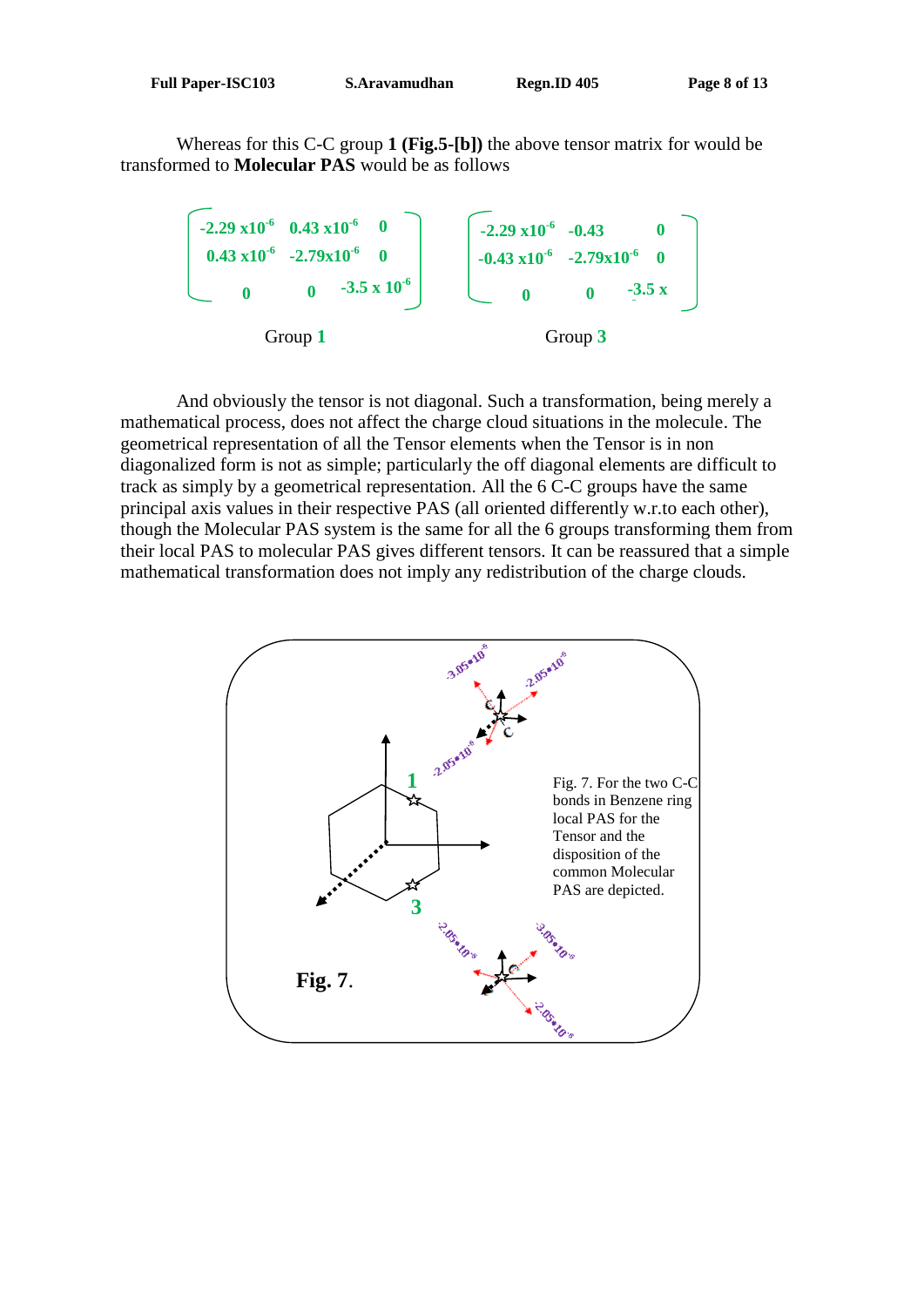However, breaking a total into fragments or adding fragments to make up the total should be properly accounted for by the kind of charge distributions prevailing in the total electronic structure while delineating the separate fragments.

In particular while fragmenting a bond into two atoms or combining the atoms to make a bond in terms of the numerical divisions of tensor property may not be conserving the totality of the nature of charge cloud to preserve the significance of the physical property which the numerical values stand for.



 For the explanation of the above Fig.8, it is the simplest depiction of the valence electron orbital charge clouds which participate in the sigma bonding in this part of the ring, the two carbon atoms and the two hydrogen atoms. Carbon atom valence electrons  $(2s^2 2p^2)$  are located in the three sp<sup>2</sup> hybridized (trigonal hybridization) orbital with one 2p electron forming the delocalized (aromatic)  $\pi$  system. The single electron of the hydrogen atom is in the corresponding atomic 1s atomic orbital. The carbon atom  $1s<sup>2</sup>$  electron system forms the core orbital and presumed to be (atomic core) not much contributing to the bonding. Since the aromatic pi system has a different symmetry compared to the sigma bonds, the  $\sigma$  part of the local fragmented tensor can be separated out. The tensor properties as depicted in Fig.7 are for the sigma contribution from the fragments. The blue colored superposed depiction bounded within the dotted line could be the overall charge cloud view of the sigma bonding in the fragment, which is in the Fig.9.

As mentioned in Pag-2 of this paper with the citation of Ref.3, the discrepancy with regard to the fragmented bond contributions and the fragmented atom (corresponding to that bond) contributions to the total molecular value can be followed with the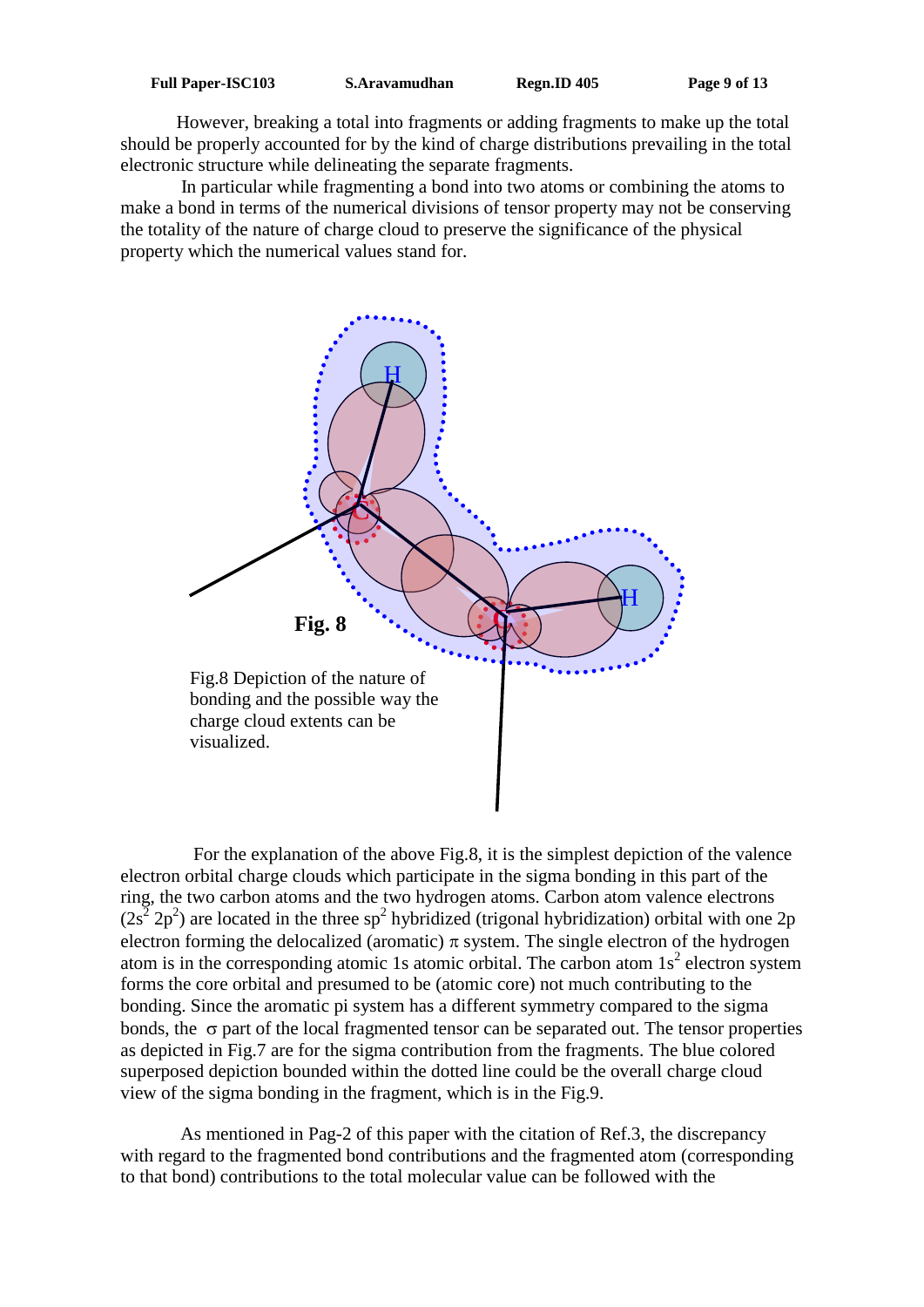visualization by Fig 7, Fig.8, and Fig.9.. Considering one of the bonding carbon atom of the C-C bond, it can be seen that the carbon atomic Valence part contribution to the tensor must be arising in part from the C-H part and the C-C part.



The two bonding contributions have PAS (local symmetries) are different with respect to each other and to the common molecular PAS. Thus if fragmenting from total results in Atomic values, a similar fragmenting from the same total gives the bonding values as well. But by empirical procedures for arriving at fragmented value may be consistent within the domain of all atomic fragments by virtue of a reversibility ensured by mathematical procedures. Same way consistency of the set of bond fragments can result. However, empirical procedure may not ensure the addition of atomic domain values to bond domain values with a kind of consistency as it happens to be within the domain.

There have been theoretical reports of calculating by QM methods the neighboring atom contributions, and these can be compared with the corresponding dipole model calculations, As of the situation now there does not seem to be any such type of QM calculations for the atomic fragment Tensor (susceptibility) values which is necessary to use a classical dipole model. Such calculations of Tensor values for small regions of localized electron circulations, which are part of the pervasive molecular charge cloud circulations, may not be achieved by any reasonable and simple enough approximations. In this context a recent paper of this author (**4**) on "QM Chemical Shift Calculations to infer on the Long-range Aromatic Ring Current-induced Field Contributions" might lead to certain indicative trends to be evolved. This much could be at this stage on the situation for the comment on the difficulties of reconciling with two consistent sets which are mutually inconsistent. Even to arrive at the possible source of such a peculiarity, it was necessary to calculate intra molecular shielding constant for a molecule using fragmented susceptibility with magnetic dipole model for comparison with *ab initio* QM calculation results. Benzene was a convenient system and important in the context of ring current effects (**4**) and the variety of transformations required and the significance of actual numerical magnitudes of fragmented tensor elements could also be to some extent discerned by such calculations on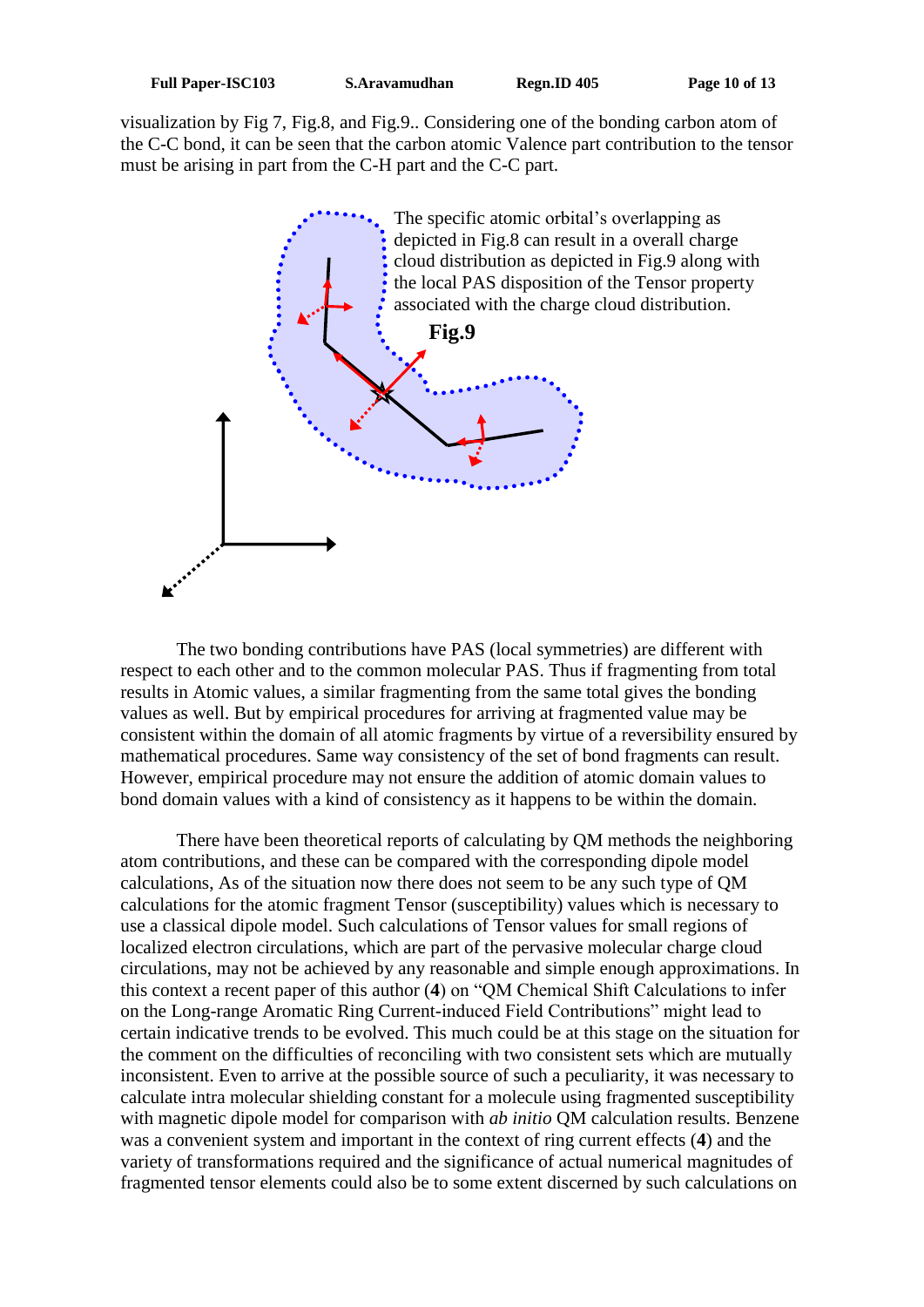benzene molecule to enable an insight into the context of possible shortcomings in the empirical methods of fragmentation approaches. While at this stage the possibilities available to obtain the Susceptibility Tensor values for the 25 fragments of the Benzene molecule have all been tried out with different combinations of such derived sets and an optimal set of fragmented values have been reported (**5**) till recently.

# **CONCLUSION**

The numerical values of the Shielding Tensor thus calculated by the central route indicated in Fig.2, have been compared for ensuring the trends of variation and dependences. The completion of such trial and error approach could give the insight to comment on the bond-set values atom-set values with better confidence. Thus trying to get the fragmented Susceptibility Tensor values by the several trial methods and using them in the classical dipole model equation to calculate a related physical quantity Proton Shielding Tensor provides an indirect justification for the following inference: that, the adhoc procedures by which the Molecular Susceptibility Tensor value has been subjected to yield resolved information for the constituent functional groups could mean that such fragmented values of tensor correspond to what actually happens locally at the functional group in terms of electron charge circulations.

Thus in the previous papers at Science Congress Sessions (**5**) the calculation on benzene molecule was given an exposition. The summary of results reported in the previous Science Congress Session is displayed below in Fig.10. The macroscopic 



**Fig.10** Summary of results on Calculation of Proton Chemical Shift in Benzene Molecule: Comparison of values obtained by Classical dipole model and experimental values. A similar comparison of the Classical model values with that by QM calculations was also part of earlier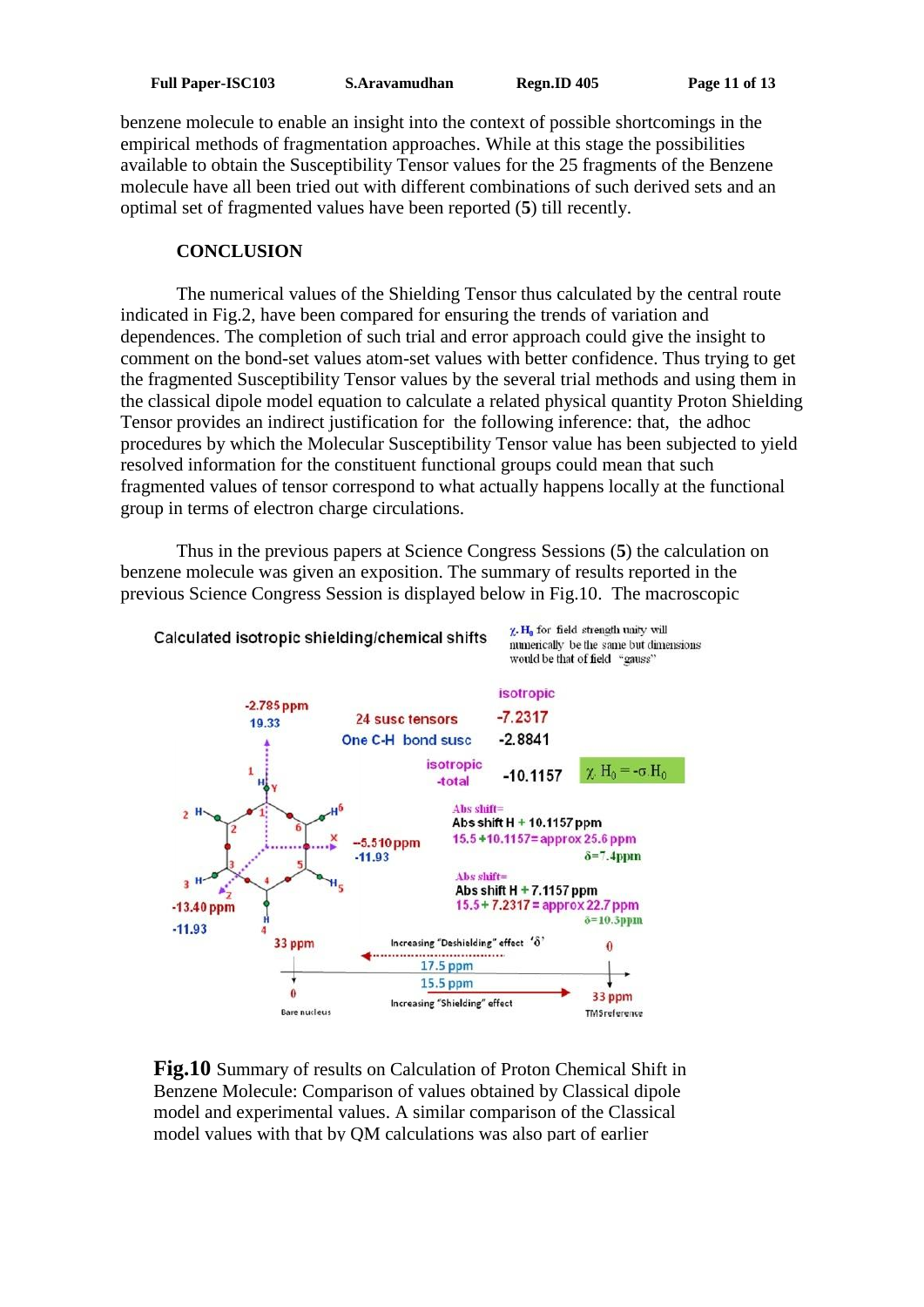demagnetization factor calculation methods could also be incorporated into intra molecular context to make it possible to arrive at exclusively a classical method of calculation of shielding as compared to QM methods. That the situation of molecular fragments making up the whole molecule is, in principle, the limit of close-packed inner volume elements make up the whole macroscopic specimen (**6**), is borne out. The fragmentation limit at much smaller intra molecular regional level of atoms and bonds poses a peculiarity unlike the macroscopic fragmentation into smaller volume elements.

# **REFERENCE**

*1. S. Aravamudhan, U.Haeberlen, H.Irngartinger & C. Krieger,* Mol. Phys. Vol. 38, P 241, Year 1979; Note the remark at the INTRODUCTION on the home page of website: <http://saravamudhan.tripod.com/index.html> -notwithstanding such remarks, the use of such fragmented values have always yielded encouraging results while interpreting experimental results and hence it is thought as worth the while making an effort to find the actual reasons (on the basis of the physical phenomena associated with the effort to determine electronic structures of molecules) for such a validity.

<http://saravamudhan.tripod.com/Impact-teaching-research-20Apr2013.JPG>

*2. Harden M. McConnel,* J. Chem. Phys., 27, p226, 1957

*3*. *W.H.Flygare*, Chemical Reviews, Vol.74, page 653 (1974).

*4*. *S.Aravamudhan,* Journal of Materials Science and Engineering A 5 (5-6) (2015) 181-196, doi: 10.17265/2161-6213/2015.5-6.001.

*5. S. Aravamudhan, Proceedings* of: (1) Joint 29th Congress Ampere -13th ISMAR International Conference, Aug. 2-7, 1998, at Technical University, Berlin. "Investigating the Feasibility of Calculating Intramolecular Shielding Tensors Using Magnetic Dipole Model"<http://saravamudhan.tripod.com/id2.html> ; IIT/Madras Annual Chemistry Meet & CRSI Midyear Meeting July 12-13, 2006, *"PERSPECTIVES ON POINT DIPOLE APPROXIMATION: The context of (intermolecular and intra molecular) NMR chemical shifts*" [http://aravamudhan-s.ucoz.com/amudhan20012000/ismar\\_ca98.html](http://aravamudhan-s.ucoz.com/amudhan20012000/ismar_ca98.html) (2). ISC96, 3-7 Jan 2009, NEHU, Shillong; "*Dividing a Magnetic Moment and Distributing the Parts, can it ensure a Better Validity of the Point Dipole Approximation?"* <http://www.ugc-inno-nehu.com/isc2009nehu.html>(3). ISC101, 3-7 Feb 2014, University of Jammu, Jammu, <http://www.ugc-inno-nehu.com/isc2014.pdf>"*Calculating Intra molecular Proton Shielding Tensors Using Magnetic Dipole model; Possible Procedures and Prerequisites"* (4). ISC102 at University of Mumbai, Mumbai; 3-7, Jan. 2015, <http://www.ugc-inno-nehu.com/events-2015.html#E01>

<http://nehuacin.tripod.com/isc102.html>*"PERSPECTIVES ON CHARGE CIRCULATION, SUSCEPTIBILITY,INDUCED FIELDS AND NMR CHEMICAL SHIFTS"* [http://www.ugc-inno](http://www.ugc-inno-nehu.com/isc102/isc102.pdf)[nehu.com/isc102/isc102.pdf](http://www.ugc-inno-nehu.com/isc102/isc102.pdf)

*6*. *S.Aravamudhan,* Oral Presentation 27, NMRS 2002, Jan20-Feb 12, 2002, Centre for Biological Magnetic Resonance, Sanjay Gandhi Postgraduate Institute of Medical Sciences, Lucknow, India.